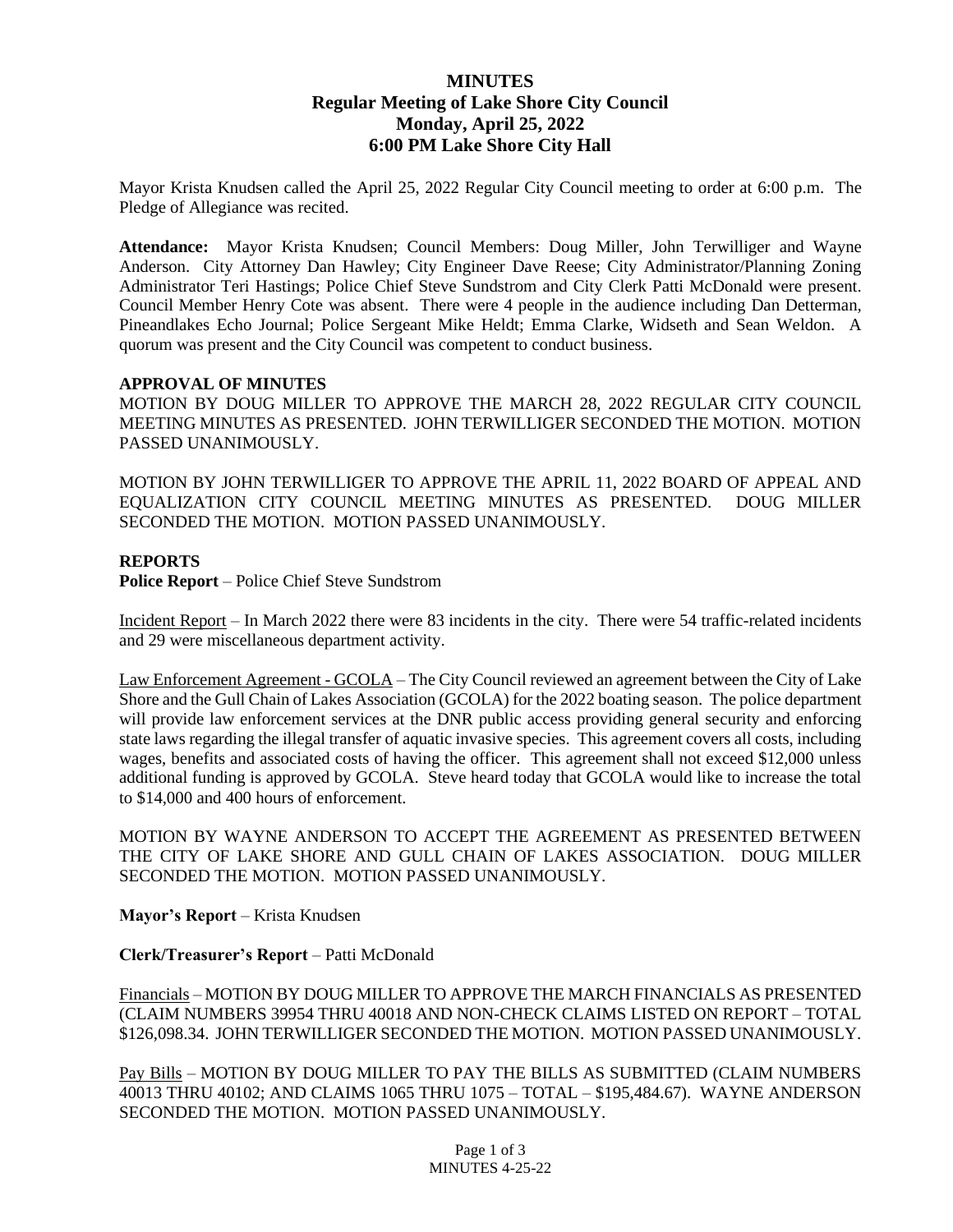## **City Administrator/Planning & Zoning Administrator** – Teri Hastings

Acceptance of Conservation Easement Spider Preserve – Teri said this item was withdrawn by the applicant.

Final Plat – Spider Ridge - Teri read the request to withdraw this item from the applicant in order to complete required items before approval; and requested a 30-day extension from the city's timeline and request a special council meeting to be scheduled for the 2<sup>nd</sup> week in May.

March Minutes and Permit Summary Report – Teri included the March minutes and permit summary for review.

Wastewater/Road Committee – Wayne Anderson said the committee met on April 19<sup>th</sup>.

Award Contract for 2022 Road and Wastewater Project – Emma reported that the bids were opened on Monday, April 18<sup>th</sup>. The Engineer's letter of recommendation for bid award states: Pursuant to authority of the Council and after proper legal advertisement, electronic proposals for the 2022 Street and Wastewater Improvements project were obtained at 10:30 a.m. on April 18<sup>th</sup> via electronic on-line submission (QuestCDN), an on-line bidding application. The following bids were received: Anderson Brothers Construction Company of Brainerd, LLC for \$599,018.98; and Knife River Corporation \$622,691.75. The Engineering Estimate of the construction cost was \$560,802.75. The bid tabulation was supplied to the Council. The electronic bids were conforming to the digital bidding documents, plans, specifications, and advertisement. Widseth recommends the contract be awarded to Anderson Brothers Construction Company of Brainerd, LLC, the lowest responsible bidder, based on the unit prices on the bid proposal.

Wayne commented that the bids were fairly close in price compared to projects in the past. Dave shared that during discussion at the committee meeting, he said the engineers estimate was lower than both of the bids received; the lift station work was quite a bit higher than estimated and Widseth is seeing that in other locations as well. Blacktop costs are also higher. The committee agreed that this project should move forward as there is no guarantee that prices will come down in the future. The mayor said it should be noted that if the project isn't done, it would allow for further deterioration of the roads, which would also cause an increase in the project price.

MOTION BY DOUG MILLER TO AWARD THE CONTRACT FOR THE LAKE SHORE 2022 STREET AND WASTEWATER IMPROVEMENT PROJECT TO ANDERSON BROTHERS CONSTRUCTION COMPANY OF BRAINERD LLC IN THE AMOUNT OF \$599,018.98. WAYNE ANDERSON SECONDED THE MOTION. MOTION PASSED UNANIMOUSLY.

Wastewater Monthly Report – PRASD – The operations report for April was included for review.

March Minutes – The minutes from the March meeting were included for review.

**Park and Recreation Committee** – Henry Cote was absent. Steve Sundstrom reported the committee met on April 18<sup>th</sup>. They discussed planning for the 75<sup>th</sup> Anniversary Picnic at Fritz Loven Park on Thursday, June 9 2022 from 6 to 8 p.m.; the Easter Egg hunt was Saturday, April 16<sup>th</sup> and it was very well attended.

March Minutes – The minutes from the March meeting were included for review.

**Trail 77** – Teri said the appraisals are being worked on for easements and Widseth is continuing to make adjustments to the plan as changes arise. When the weather breaks, the archaeological study can take place.

**Personnel** – Krista Knudsen/Doug Miller – The personnel committee had no business for the month of April.

**City Attorney** – Gammello - Pearson – Dan Hawley had nothing to report.

Page 2 of 3 MINUTES 4-25-22